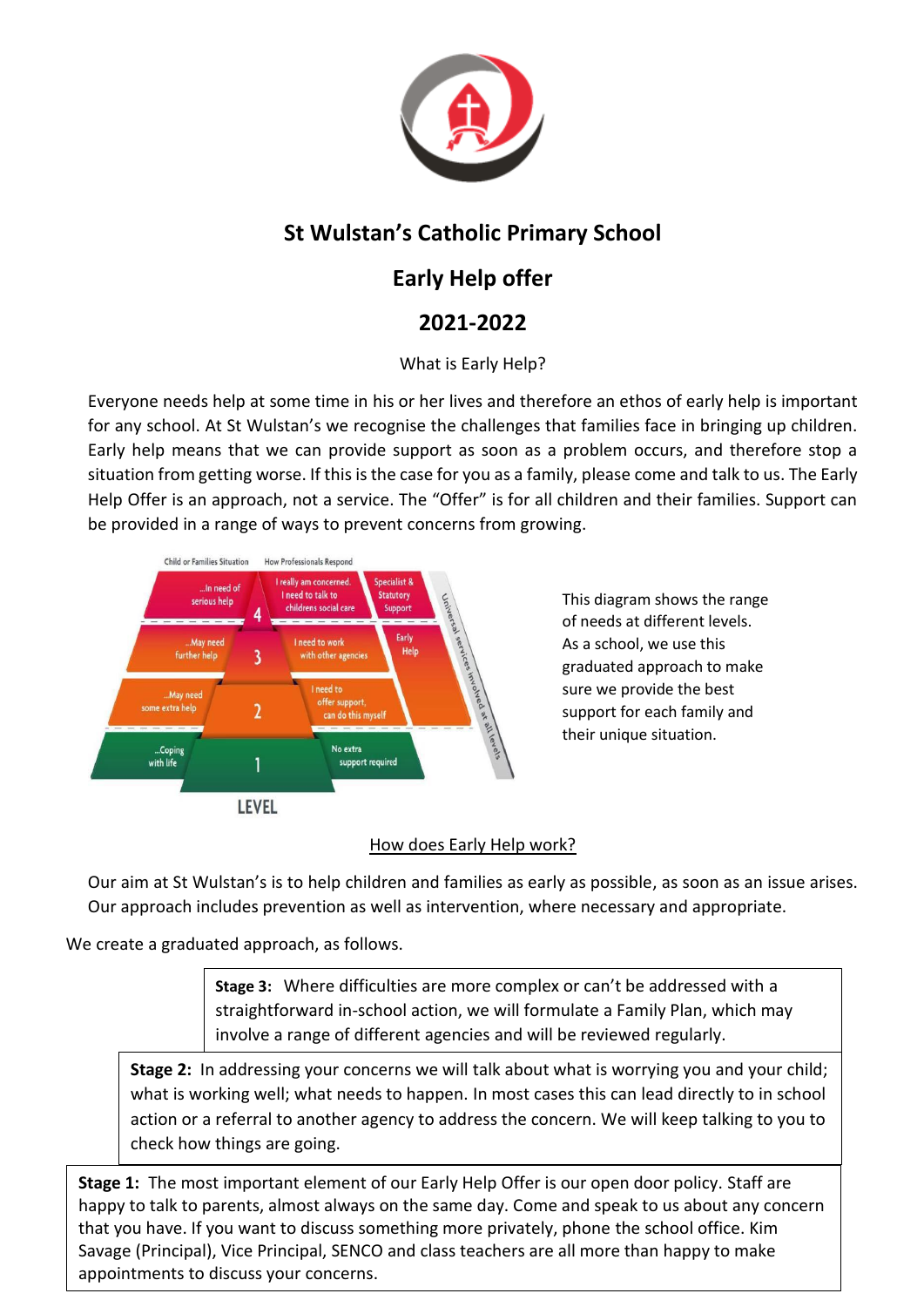**Key points of contact:-**

**The Designated Safeguard Lead (DSL) is:** Mrs Kim Savage

**Governor responsible for safeguarding is:** Mrs Angela Randle

**Contact details for all the above is via the school office:**

**Email: [secretary@wulsev.worcs.sch.uk](mailto:secretary@wulsev.worcs.sch.uk) Telephone: 01299 877808**

#### **Training**

All staff at St Wulstan's have regular and timely training on a range of issues that are relevant to local, national or international issues and concerns. We are trained to be vigilant but also to be sensitive and discreet.

**We know that if we are concerned about a child or family we take our concerns to the DSL (Designated Safeguarding Lead) or one of the DDSLs (Deputy Designated Safeguarding Leads) who are trained and experienced in dealing with such concerns.** 

All staff take part in annual school training, which contributes to the coordinated approach to safeguarding in our school.

#### **We have staff who are trained and have specific areas of expertise.**

- Our safeguarding leads can give advice and support to staff and families and are able to signpost to other agencies for further support
- We have a Higher Level Teaching Assistant (HLTA), who works with groups of children and individuals to develop, for example, social interactions, confidence and self-esteem, behaviour or to compliment the work of other professionals.
- Our Special Educational Needs Co-ordinator (SENCO) is also our Deputy Safeguarding Lead which helps to provide a co-ordinated approach to early help in school

In **Keeping Children Safe in Education 2021,** states that ALL staff should be aware of their local early help process and understand their role in it. In addition, this statutory document makes it clear that any child may benefit from early help, but all school staff should be particularly alert to the potential need for early help for a child who:

- Is disabled and has specific additional needs;
- Has special educational needs (whether or not they have a statutory education, health care plan);
- Is a young carer;
- Is showing signs of being drawn in to anti-social or criminal behaviour, including gang involvement and association with organised crime groups;
- Is frequently missing/goes missing from care or from home;
- Is misusing drugs or alcohol themselves;
- Is at risk of modern slavery, trafficking or exploitation;
- Is in a family circumstance present challenges for the child; such as substance abuse, adult mental health problems or domestic abuse;
- Has returned home to their family from care;
- Is showing early signs of abuse and/or neglect;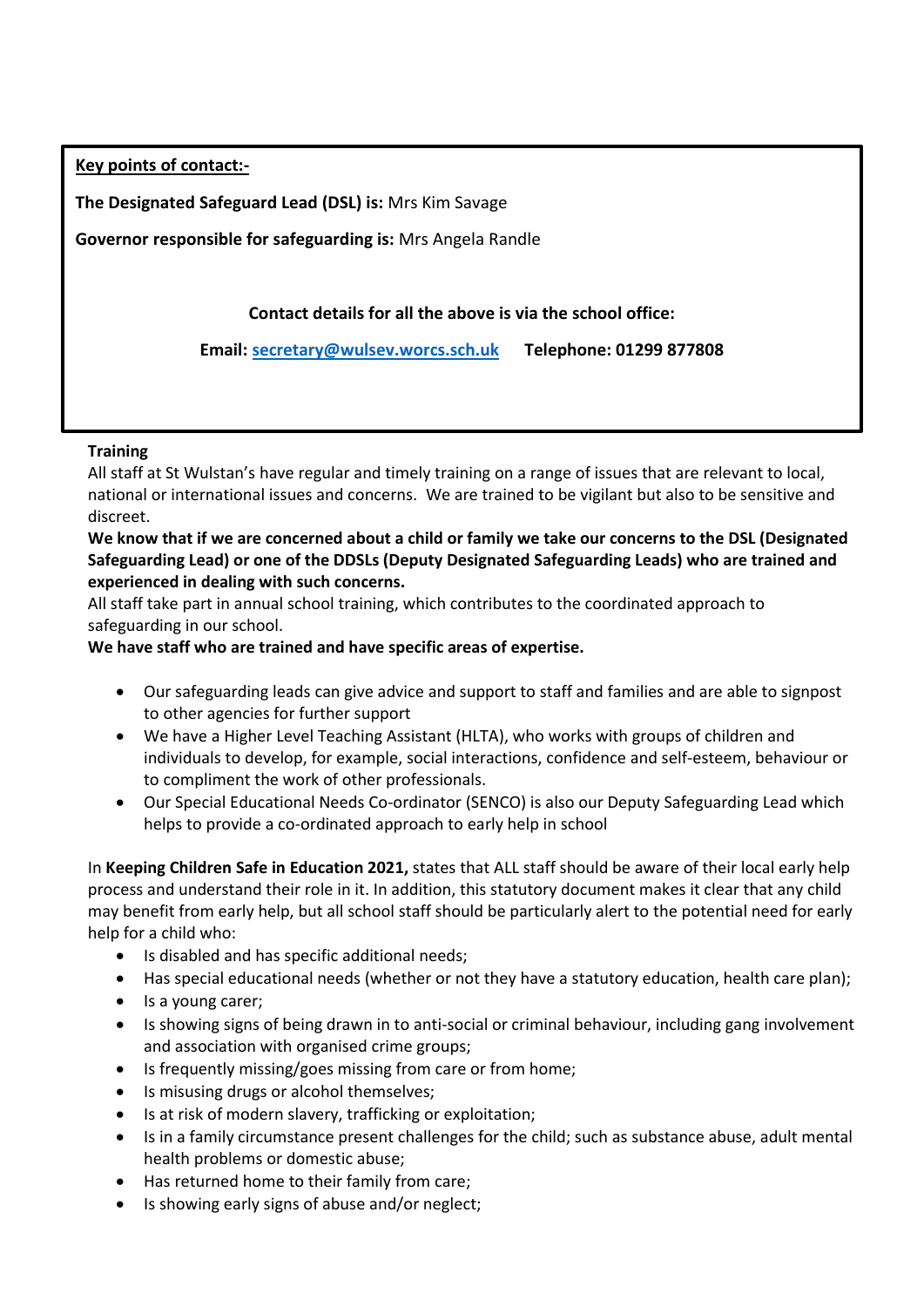- Is at risk of being radicalised or exploited;
- Is a privately fostered child.

Most of the time, Early Help is just what we do every day. Our whole school ethos, the day to day conversations between staff and parents, our whole curriculum and the strong relationships that we build with our children form the basis of the support that we offer to the whole school community. To ensure that we can offer the most appropriate support to all of our children and families, staff receive regular training in:

- Safeguarding children (in line with Keeping Children Safe in Education and School Policies)
- Teaching and Learning (in line with school priorities and national agendas)
- SEN provision and supporting disadvantaged learners (in line with the school's SEN policy and information report and national agendas)
- Emotional Wellbeing and Mental Health (in line with school curriculum and Worcestershire's Emotional Wellbeing Pathway)

The coordinated offer of Early Help at St Wulstan's Primary School is outlined in the table below. We believe that early interventions for children or families, in many cases, will prevent children from experiencing harm. We also liaise with other agencies and people within the local community as well as some National organisations that can support children, young people and their families.

| <b>Needs</b>         | School based support                                                                             | <b>External Agencies</b>            |  |
|----------------------|--------------------------------------------------------------------------------------------------|-------------------------------------|--|
| Accessing            | All staff are available to discuss pastoral issues. In the first                                 | School engages the support of a     |  |
| learning including   | instance, parents should approach their child's class teacher.                                   | range of agencies, to provide       |  |
| Special              | Support is offered by class teachers and teaching assistants,                                    | additional advice around SEN,       |  |
| Educational          | and senior leaders where appropriate, to ensure that every                                       | including Educational               |  |
| Needs (SEN)          | child can achieve and succeed. Where children have an                                            | Psychologist, Complex               |  |
|                      | identified SEN, parents will have regular reviews with class                                     | Communication Needs team,           |  |
|                      | teachers, of targets and provision. The school's SENCo and is                                    | Learning Support Team and           |  |
|                      | available to meet with parents to discuss children's needs.                                      | School Nurse. We also refer to      |  |
|                      | Our curriculum and day to day provision is designed to meet                                      | other health professionals, such    |  |
|                      | the needs of children as individuals and to enable them to                                       | as Speech and Language Team,        |  |
|                      | thrive in the community. Children receive PHSE lessons                                           | Occupational Therapy.               |  |
|                      | throughout Reception to Year 6. These teach our children to                                      | SENDIASS offers advice for          |  |
|                      | handle their emotions and how to stay safe in the physical                                       | parents of children with SEN.       |  |
|                      | and online world.                                                                                |                                     |  |
|                      | Our policies also promote positive outcomes for pupils. These                                    |                                     |  |
|                      | include Behaviour, Safeguarding, Anti Bullying and Teaching                                      |                                     |  |
|                      | & Learning policies.                                                                             |                                     |  |
|                      | For full information on SEN provision at St. Wulstan's please see SEN Policy and SEN information |                                     |  |
|                      | report on the school website.                                                                    |                                     |  |
|                      | Worcestershire's Local Offer: http://www.worcestershire.gov.uk/sendlocaloffer                    |                                     |  |
|                      | SENDIASS: sendiass@worcestershire.gov.uk                                                         |                                     |  |
| <b>Needs</b>         | School based support                                                                             | <b>External Agencies</b>            |  |
| Emotional            | Our school ethos is inclusive and supportive, based on                                           | Where children's difficulties are   |  |
| Wellbeing and        | Catholic Values. We have a robust PSHE curriculum which                                          | more specific and complex, we       |  |
| <b>Mental Health</b> | addresses all aspects of emotional wellbeing across the                                          | can refer to CAMHS Cast, who        |  |
|                      | school at an age appropriate level. All children are taught the                                  | will offer support to professionals |  |
|                      | ethos and skills to participate in Peer Massage in a safe and                                    | and parents, Reach4Wellbeing        |  |
|                      | well monitored environment. In addition, we offer 1:1                                            | who offer direct support through    |  |
|                      | emotional support, Socially speaking interventions, Safe                                         | group work, or CAMHS for more       |  |
|                      | Speak Box, opportunities to participate in sports and a range                                    | specialised individual therapies.   |  |
|                      | of other enrichment activities focused on wellbeing and                                          |                                     |  |
|                      | relaxation.                                                                                      |                                     |  |
|                      | Childline 0800 1111 https://www.childline.org.uk/                                                |                                     |  |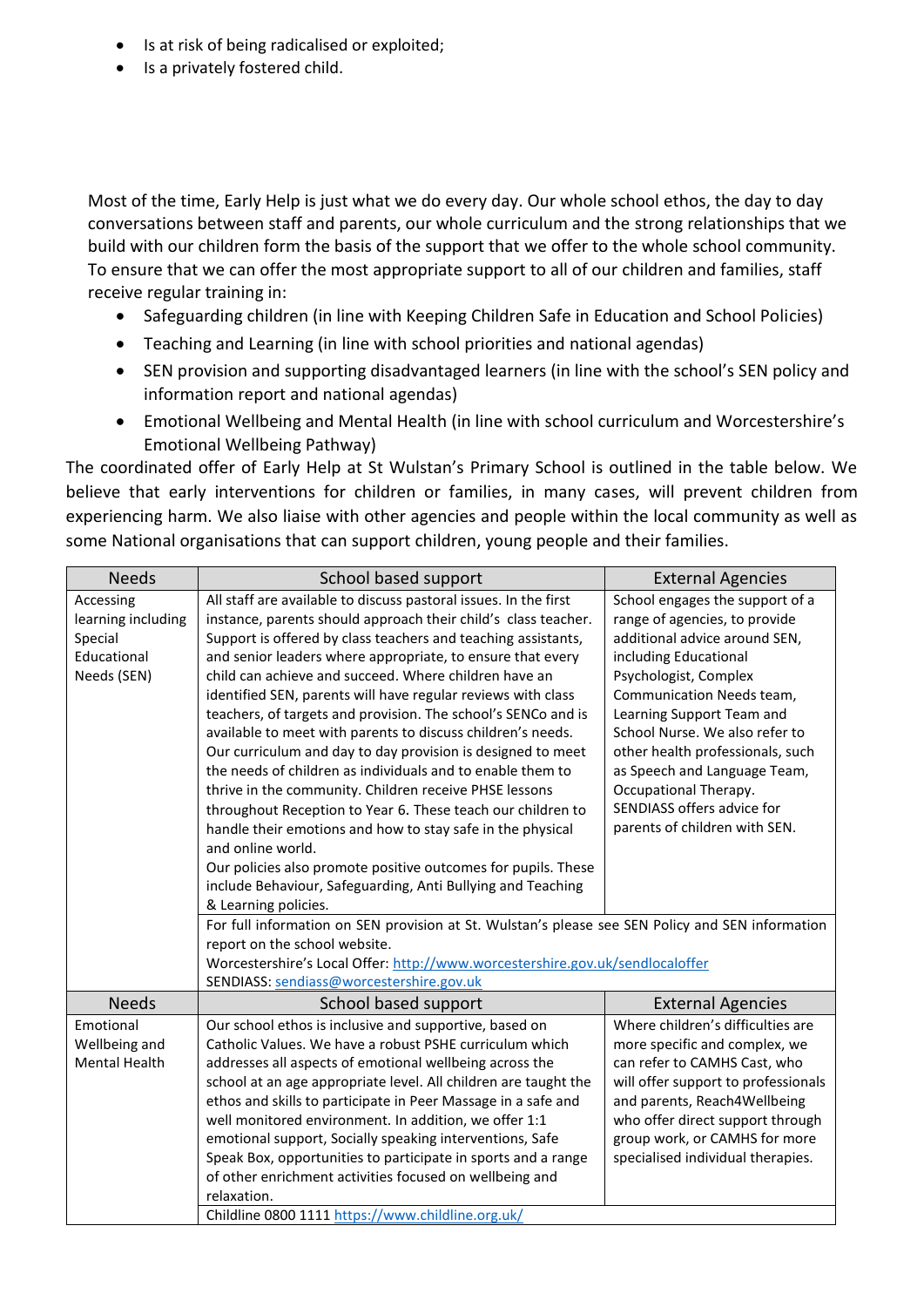| Useful NHS 'Self Help Guides': https://www.hacw.nhs.uk/self-help-guides/ |
|--------------------------------------------------------------------------|
|                                                                          |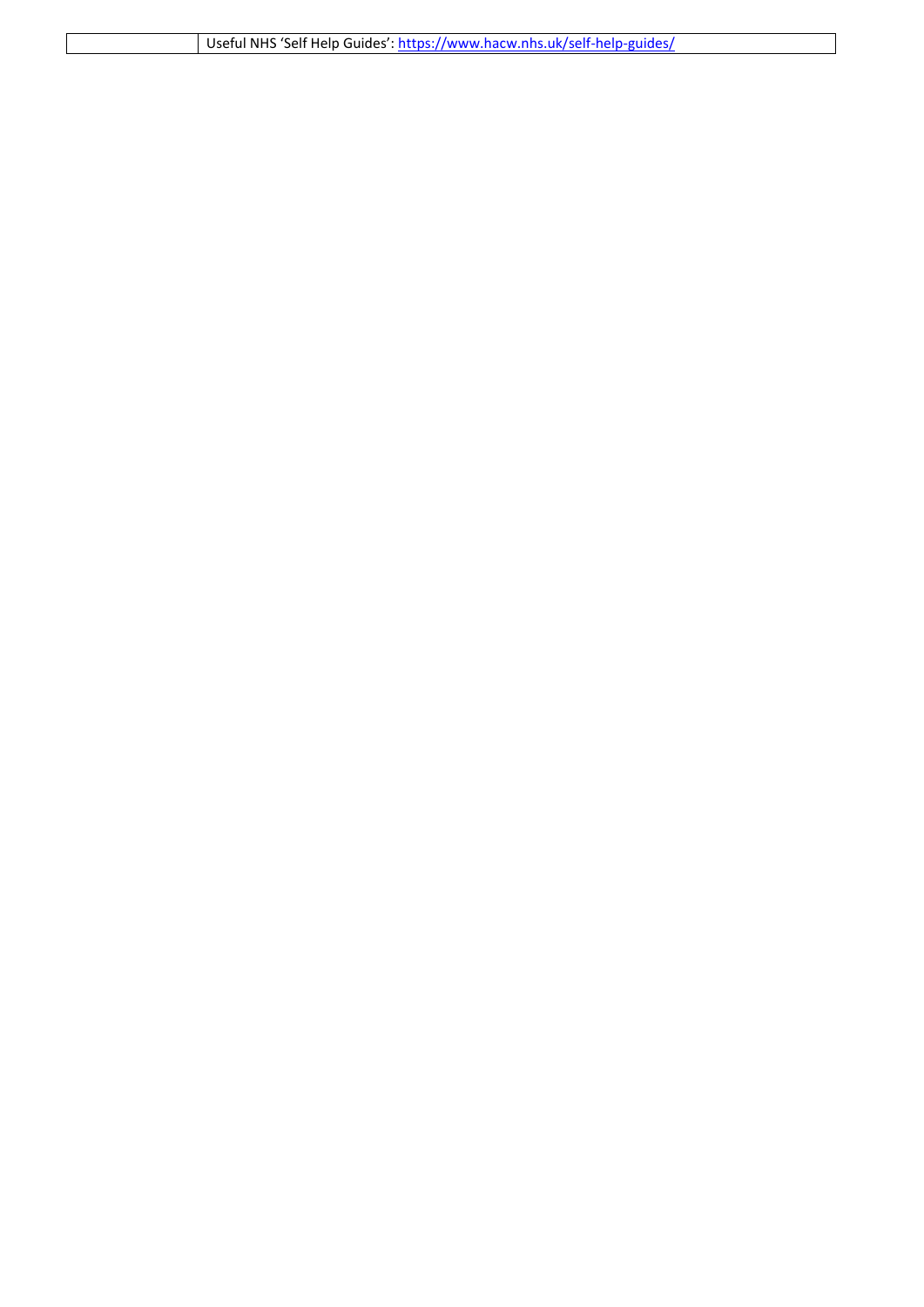| <b>Needs</b>               | School based support                                                                                                                                  | <b>External Agencies</b>                                         |  |
|----------------------------|-------------------------------------------------------------------------------------------------------------------------------------------------------|------------------------------------------------------------------|--|
| Online safety              | As a school we recognise the serious risks that online activity                                                                                       | Where misuse of technology                                       |  |
|                            | can present to our children. We ensure that our children have                                                                                         | presents a safeguarding concern,                                 |  |
|                            | a good understanding of both the benefits and dangers of the                                                                                          | we will deal with this in line with                              |  |
|                            | online world, through our teaching of computing and in PSHE                                                                                           | our safeguarding policy, involving                               |  |
|                            | sessions. In school, technology is subject to safeguards to                                                                                           | police and children's services as                                |  |
|                            | ensure that children are as safe as they can be whilst using it.                                                                                      | appropriate.                                                     |  |
|                            | If parents, children or staff have concerns about the use of                                                                                          |                                                                  |  |
|                            | technologies inside or outside of school, these will be                                                                                               |                                                                  |  |
|                            | addressed in line with our safeguarding policy. Parents should                                                                                        |                                                                  |  |
|                            | speak to class teachers or senior leaders if they become<br>aware of any online safety issues for their child.                                        |                                                                  |  |
|                            |                                                                                                                                                       |                                                                  |  |
|                            | CEOP (Child Exploitation and Online Protection) Centre: a one stop shop for information about<br>online safety: https://www.thinkuknow.co.uk/parents/ |                                                                  |  |
|                            | PACE (parents against child exploitation) UK :a useful website to engage parents with safety issues.                                                  |                                                                  |  |
|                            | www.paceuk.info/                                                                                                                                      |                                                                  |  |
|                            | Educate Against Hate: government website to help parents and professionals understand the risks                                                       |                                                                  |  |
|                            | of children and young people being radicalised by extremists online and how to keep children safe                                                     |                                                                  |  |
|                            | from this. http://educateagainsthate.com/                                                                                                             |                                                                  |  |
|                            | General Information: www.internetmatters.org                                                                                                          |                                                                  |  |
| <b>Needs</b>               | School based support                                                                                                                                  | <b>External Agencies</b>                                         |  |
| <b>Bullying (including</b> | Cyberbullying is using the internet, email, online games or                                                                                           | If the police consider a message or                              |  |
| cyber bullying)            | any digital technology to threaten, tease, upset or humiliate                                                                                         | post to be potentially criminal,                                 |  |
|                            | someone else.                                                                                                                                         | they will take appropriate action.                               |  |
|                            | All forms of alleged bullying are taken extremely seriously                                                                                           |                                                                  |  |
|                            | and thoroughly investigated. Support is given to all involved.                                                                                        |                                                                  |  |
|                            | As a school there is an annual focus on bullying, where the                                                                                           |                                                                  |  |
|                            | children are educated to "speak out" and recognise all forms                                                                                          |                                                                  |  |
|                            | of bullying.                                                                                                                                          |                                                                  |  |
|                            | <b>Bullying UK</b>                                                                                                                                    |                                                                  |  |
|                            |                                                                                                                                                       |                                                                  |  |
|                            | Childline                                                                                                                                             |                                                                  |  |
|                            | KidScape: resources provide information on issues surrounding bullying, online and personal                                                           |                                                                  |  |
|                            | safety. They can be used directly by young people and parents, as well as in the classroom                                                            |                                                                  |  |
|                            | within schools and youth organisations. https://www.kidscape.org.uk/resources-and-                                                                    |                                                                  |  |
|                            | publications/                                                                                                                                         |                                                                  |  |
| <b>Needs</b>               | School based support                                                                                                                                  | <b>External Agencies</b>                                         |  |
| <b>Disabilities</b>        | St Wulstan's is a fully inclusive school and we welcome                                                                                               | The CwD Social Work Team is                                      |  |
|                            | children who have disabilities. The school's SENCo, and is                                                                                            | one of a range of services that                                  |  |
|                            | available to meet with parents to discuss individual needs                                                                                            | can provide support to children                                  |  |
|                            | and the adaptations required. We strive for every child to                                                                                            | and young people with                                            |  |
|                            | reach their potential and will tailor the curriculum to achieve<br>individual aims.                                                                   | disabilities and their families.<br>Other services available are |  |
|                            |                                                                                                                                                       | those provided by health,                                        |  |
|                            |                                                                                                                                                       | education, play and youth                                        |  |
|                            |                                                                                                                                                       | services as well as community                                    |  |
|                            |                                                                                                                                                       | resources provided by voluntary                                  |  |
|                            |                                                                                                                                                       | agencies.                                                        |  |
|                            | autismlinks Links to events, services and information of use to families of people with Autism                                                        |                                                                  |  |
|                            | Disability Information Advice Line (DIAL) Worcestershire Website of the disability advice line South                                                  |                                                                  |  |
|                            | Worcestershire; local info on: Mobility; Benefits and Finance; Carers Support and Respite;                                                            |                                                                  |  |
|                            | Community and Voluntary Support; Disabled Children's Services; Education and Employment;                                                              |                                                                  |  |
|                            | Health; Housing; Independent Living; Learning Disabilities; Legal Support; Leisure and Holidays;                                                      |                                                                  |  |
|                            | Learning Disabilities Team that works with people with learning disabilities, their families and the                                                  |                                                                  |  |
|                            | people who support them.                                                                                                                              |                                                                  |  |
| <b>Needs</b>               | School based support                                                                                                                                  | <b>External Agencies</b>                                         |  |
| Medical                    | St Wulstan's aims to ensure that all children with medical                                                                                            | In making decisions about the                                    |  |
| conditions                 | conditions, in terms of both physical and mental health, are                                                                                          | support we provide, relationships                                |  |
|                            | properly supported in school so that they can play a full and                                                                                         | are established with relevant                                    |  |
|                            | active role in school life, remain healthy and achieve their<br>academic potential. It is crucial that we receive and fully                           | local health services.                                           |  |